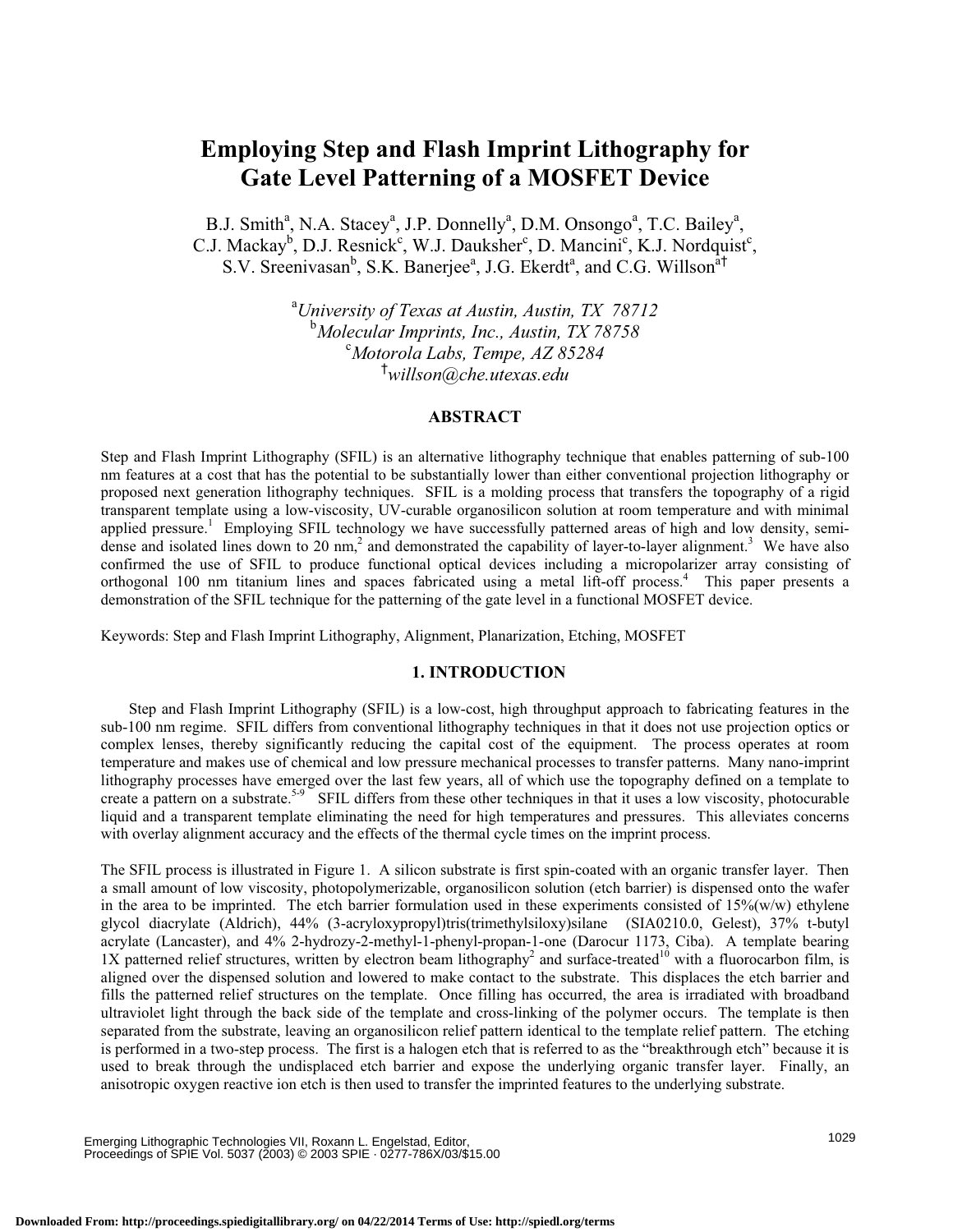

 The incorporation of the SFIL process in the fabrication of a metal oxide semiconductor field effect transistor (MOSFET), presented many challenges. A planarization process and the ability to perform layerto-layer alignment through the template have been demonstrated. This paper describes these challenges and the steps taken to fabricate the first working electrical device using SFIL technology. For proof of concept purposes SFIL was used only for the most critical dimension in the MOSFET process flow; the fabrication of the gate level.

Figure 1. The Step and Flash Imprint Lithography process



 Figure 2(a) shows a simplified MOSFET process flow for the fabrication of the transistor gate. In this process, the starting substrate is a wafer on which the field oxide and the gate oxide have been grown, the poly-Si deposited, and the oxide hard mask is in place. This would be spin-coated with resist, exposed, and developed leaving the patterned resist features. These resist features then serve as an etch mask used to pattern the hard mask that is ultimately the pattern that defines the underlying poly-Si for the transistor gate. The SFIL technique replaces the spin-coating and exposing steps used in conventional lithography with the process flow seen in Figure 2(b) and described below.



<sup>1030</sup> Proc. of SPIE Vol. 5037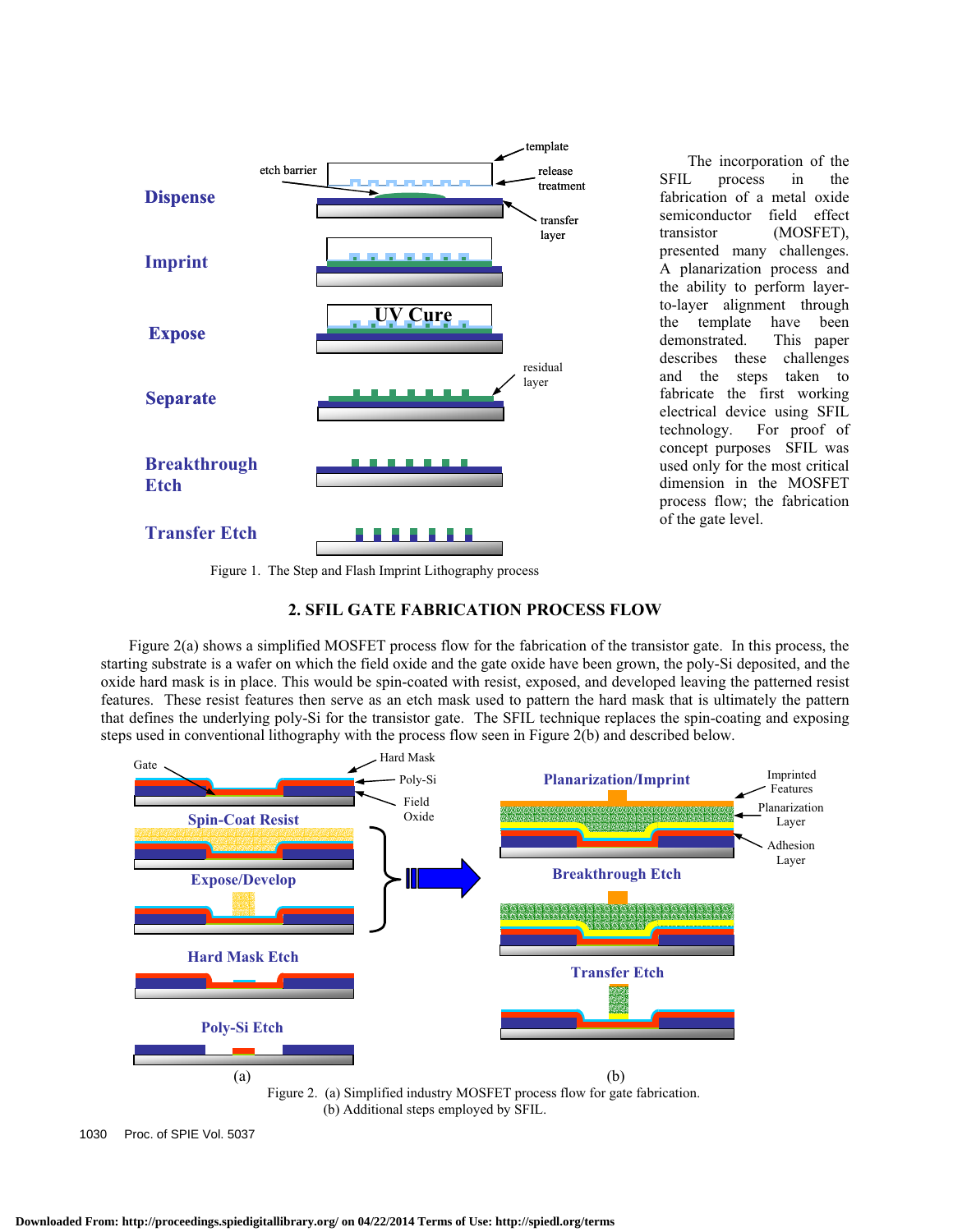## **2.1. Planarization**

 The incorporation of an organic planarization layer (transfer layer) that is imprinted with a featureless template to normalize the effects of the underlying topography on the imprint surface has been detailed previously.<sup>4</sup> For this application, the 250 nm step generated during the growth of the field oxide needed to be planarized in order to allow gate pattern imprinting. This was achieved by first spin-coating the substrate with poly(hydroxystyrene) (PHS). To provide a conformal coating across the wafer that averaged 200 nm in thickness. PHS also provided an adhesion medium for the planarization layer that was found to have poor adhesion to the oxide surface.

 Following the conformal coating of the PHS adhesion layer, an imprint was performed to planarize the surface. This was done by first manually dispensing a small amount of ethylene glycol diacrylate (Aldrich) containing a photoinitiator and imprinting with a blank, featureless, optically flat template. The imprint was performed using the automated SFIL Multi-Imprint Machine at the University of Texas, which has been described previously.<sup>11</sup> Planarization of the underlying topography was confirmed using a KLA-Tencor Alphastep 200 profilometer. This planarization layer also served as the transfer layer described earlier in the SFIL process. The film had an average thickness of 700 nm. A scanning electron microscopy image (SEM) of the planarization layer is shown in Figure 3.



 Figure 3. Planarization layer over underlying 250nm topography.

#### **2.2. Alignment and Imprinting**

The ability to perform alignment in SFIL has been described in detail previously.<sup>3</sup> This work was performed on a Canon 501 mask aligner at that has been modified for the SFIL process. This tool employs optical microscopy to detecting alignment error, making the corresponding corrections in X, Y, and theta, and performing the UV exposure to complete the imprint. The process was performed by dispensing a small amount of etch barrier on the wafer in the area to be imprinted. The wafer was then raised on a hydraulic piston into close proximity of the template. As the etch barrier filled the template relief patterns, a thin layer of fluid prevents the wafer from actually making contact with template. This thin fluid film, referred to as the residual layer, acts as both a lubricant and a damping agent allowing adjustment in the alignment to be made. The alignment marks on the wafer surface and the template can be viewed through the backside of the template and fine alignment was performed with minimal optical errors.

 Alignment between the underlying poly-Si and the SFIL patterned template was required to define the gate structures over the active areas of the wafer. Rough alignment in the theta direction was performed using a simple cross-in-box pattern. The cross feature was previously defined on the wafer surface and the box pattern was present in the relief image on the template. Fine alignment was performed using Vernier marks in the X and Y directions. With the center marks on the vernier aligned, the resulting overlay error was found to be less than 0.25µm. Following alignment, the imprint area was irradiated with UV light, polymerizing the etch barrier and leaving an organosilicon relief image that is a replica of the template pattern.

#### **2.3. Etching**

 Transferring the imprinted pattern to the underlying substrate required a two step etch process. Both processes are derivatives of commonly used etch processes and do not require the addition of any exotic etch gases. The final etch profiles are high-aspect ratio, organic features analogous to patterned resist features in conventional lithography. The etching done in this research was performed on a PlasmaTherm 790 Series reactive ion etcher (RIE).

 An anisotropic halogen RIE rich in fluorine was used to break-through the residual layer exposing the underlying transfer layer. This etch was performed with a combination of 30 standard cubic centimeters per minute (sccm) CHF<sub>3</sub> and 5 sccm  $O_2$  at a pressure of 17 mTorr and RF power of 450W. The use of a halogen gas, CHF<sub>3</sub> in this case, is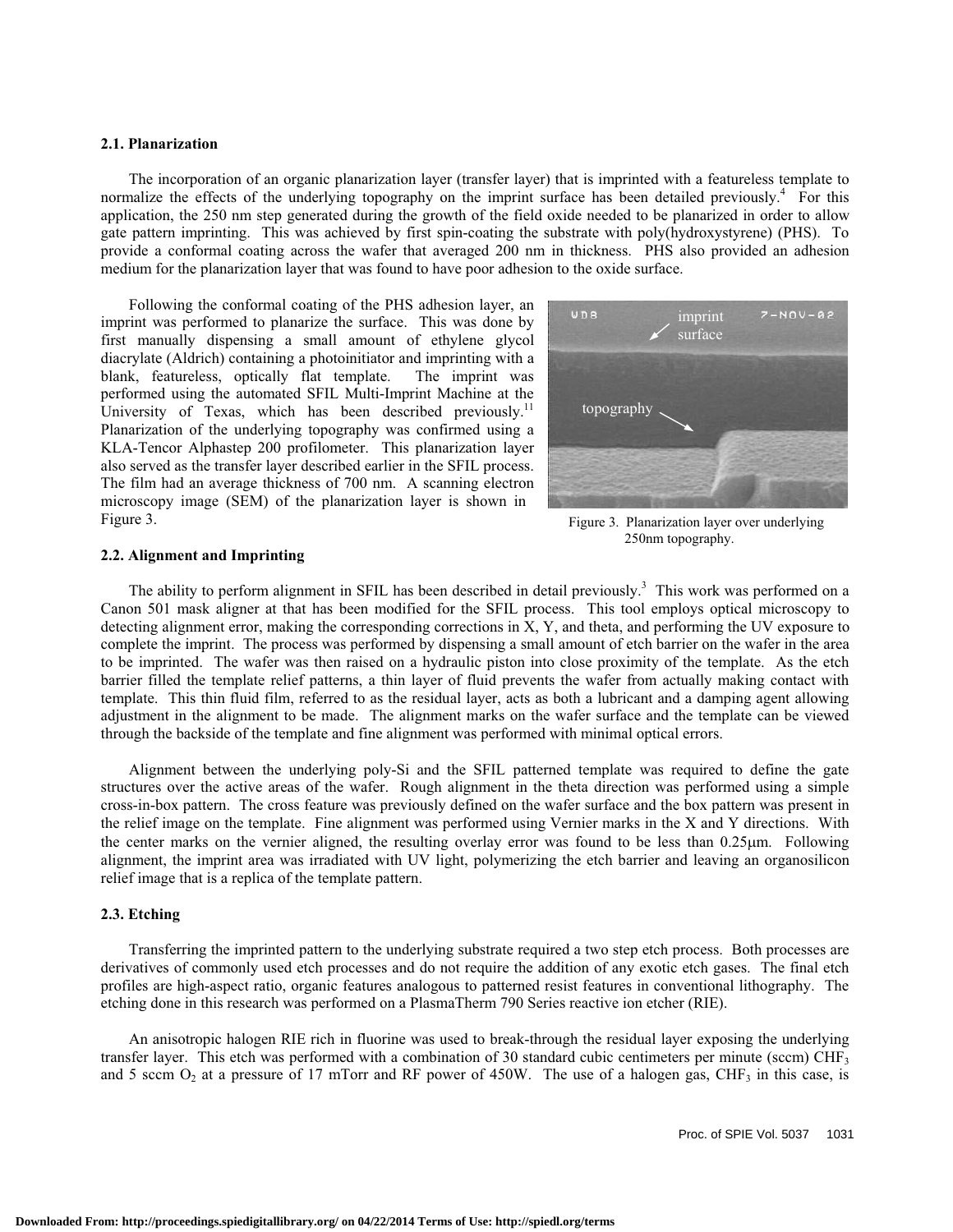required by the organosilicon nature of the etch barrier. This etch is similar to a standard  $SiO<sub>2</sub>$  etch that would be performed in modern integrated circuit (IC) processing. Following the break-through etch, the remaining siliconcontaining features serve as an etch mask to transfer the pattern to the underlying substrate. This "transfer etch" was achieved with a standard, anisotropic, oxygen RIE using 8 sccm  $O<sub>2</sub>$  at 5 mTorr and RF power of 400W. An SEM image of a polymer gate structure after both the breakthrough and transfer etch is shown in Figure 4.

 The etcher used in these experiments was not equipped with an end-point detection system. Therefore, each etch had to be performed for a set period of time based on the measured etch rates and estimated residual layer thickness. The etch rates were determined experimentally by masking off a portion of the imprinted area with a piece of another wafer and etching for varying lengths of time. Each sample was examined with a profilometer and confirmed via cross-sectional images on a SEM. The etch rate of the etch barrier was found to be approximately 90 nm/min while the EGDA and the PHS etched at rates of 80 nm/min and 45 nm/min, respectively.

 Following the transfer of the feature to the underlying substrate, standard etch processes were used to pattern the hard mask and the poly-Si. The hard mask etch uses halogen etch chemistry and the standard poly-Si etch incorporated a combination of bromine and chlorine.



Figure 4. Gate pattern following the breakthrough etch and transfer etch.

#### **3. RESULTS**

#### **3.1. Completed MOSFET Device**

 The remaining steps in the fabrication of this MOSFET device were completed using conventional processing techniques. Following gate patterning, each wafer underwent implantation, isolation oxide growth, contact patterning, and aluminum deposition. An example of one of the completed devices used in these experiments is shown in Figure 5. These devices were made with a process that did not incorporate an anti-punch-through implant, source/drain extensions, or silicide gate cap, features that are required to get good performance from short gate lengths. These steps are within our processing capability and will be included in future device fabrication processes.

#### **3.2. Electrical Data**

 Following processing, the completed devices were electrically tested. Both drain current vs. drain voltage  $(I_d$  vs.  $V_d$ ) and drain current vs. gate voltage  $(I_d$  vs.  $V_g$ ) curves were obtained and can be seen in figures 6 and 7, respectively. These I-V curves confirm the functionality of the fabricated MOSFET devices and the successful incorporation of SFIL in creating a working electrical device. The electrical data are also consistent with other electrical devices fabricated with conventional lithographic techniques using similar processing equipment.



Figure 5. Completed MOSFET device.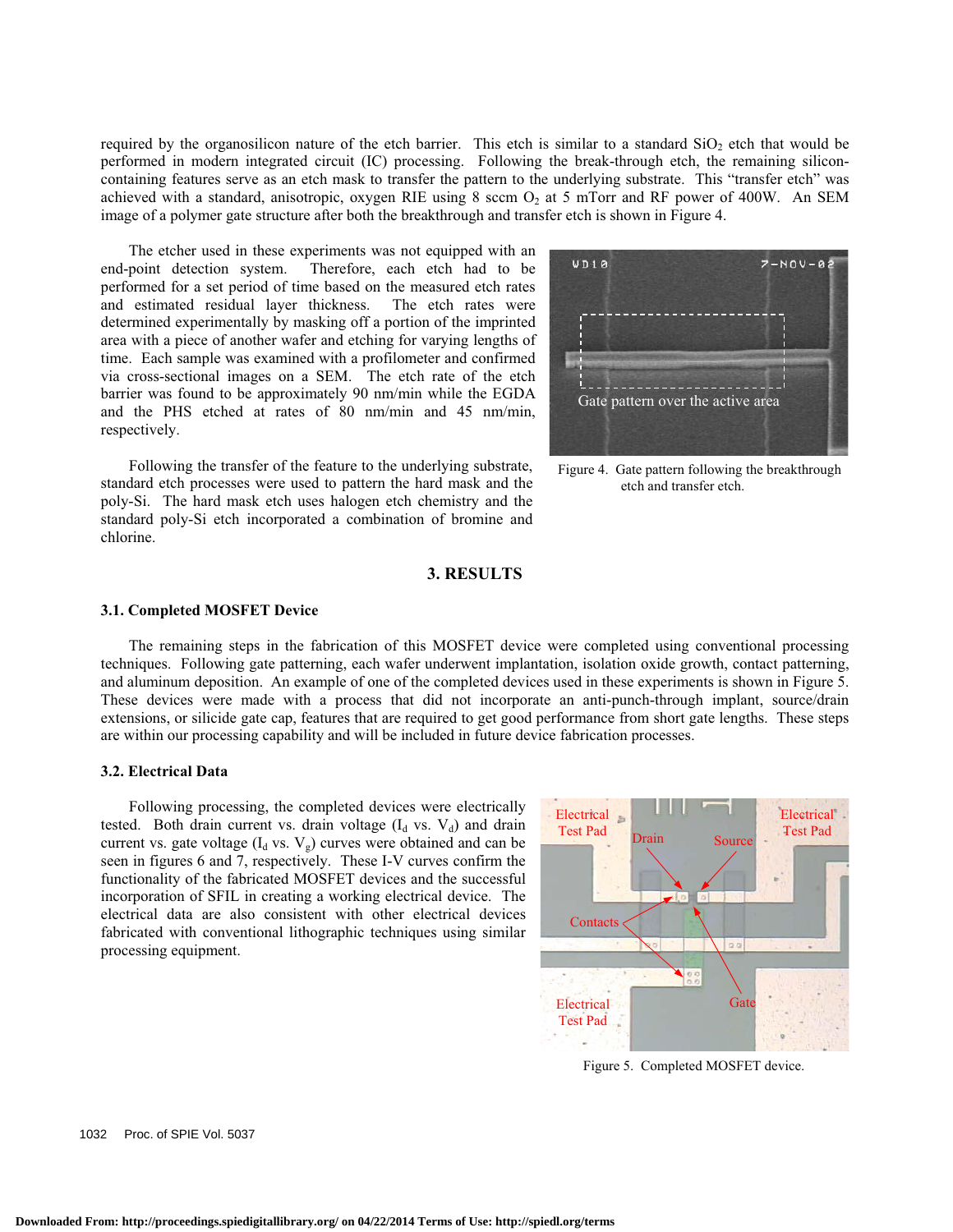

Figure 6.  $I_d$  vs  $V_g$  curves of SFIL PMOSFET, L=2 $\mu$ m, W=23 $\mu$ m



Figure 7.  $I_d$  vs  $V_d$  curves of SFIL PMOSFET, L=2 $\mu$ m, W=23 $\mu$ m

#### **4. CONCLUSIONS**

 Step and Flash Imprint Lithography is capable of producing an electrical device. This implies that none of the SFIL processing steps impair its ability to fabricate a working MOSFET transistor. The low pressure, room temperature nature of the SFIL process and the use of transparent imprint templates that enables layer-to-layer alignment makes SFIL particularly well suited for patterning critical features. In this paper, we have confirmed the use of a planarization layer to normalize local topography, demonstrated layer-to-layer alignment of critical features, and developed the etch processes to transfer high-aspect ratio features. Planarization was achieved by imprinting an organic photocurable solution with a featureless template. Overlay alignment was performed through the template by superimposing the alignment marks on the template with the marks on the wafers. Etching was completed with a two step etch process that involved a halogen break-through etch followed by an oxygen RIE transfer etch. The completed MOSFET devices were electrically tested and the corresponding I-V curves confirm the functionality of these devices.